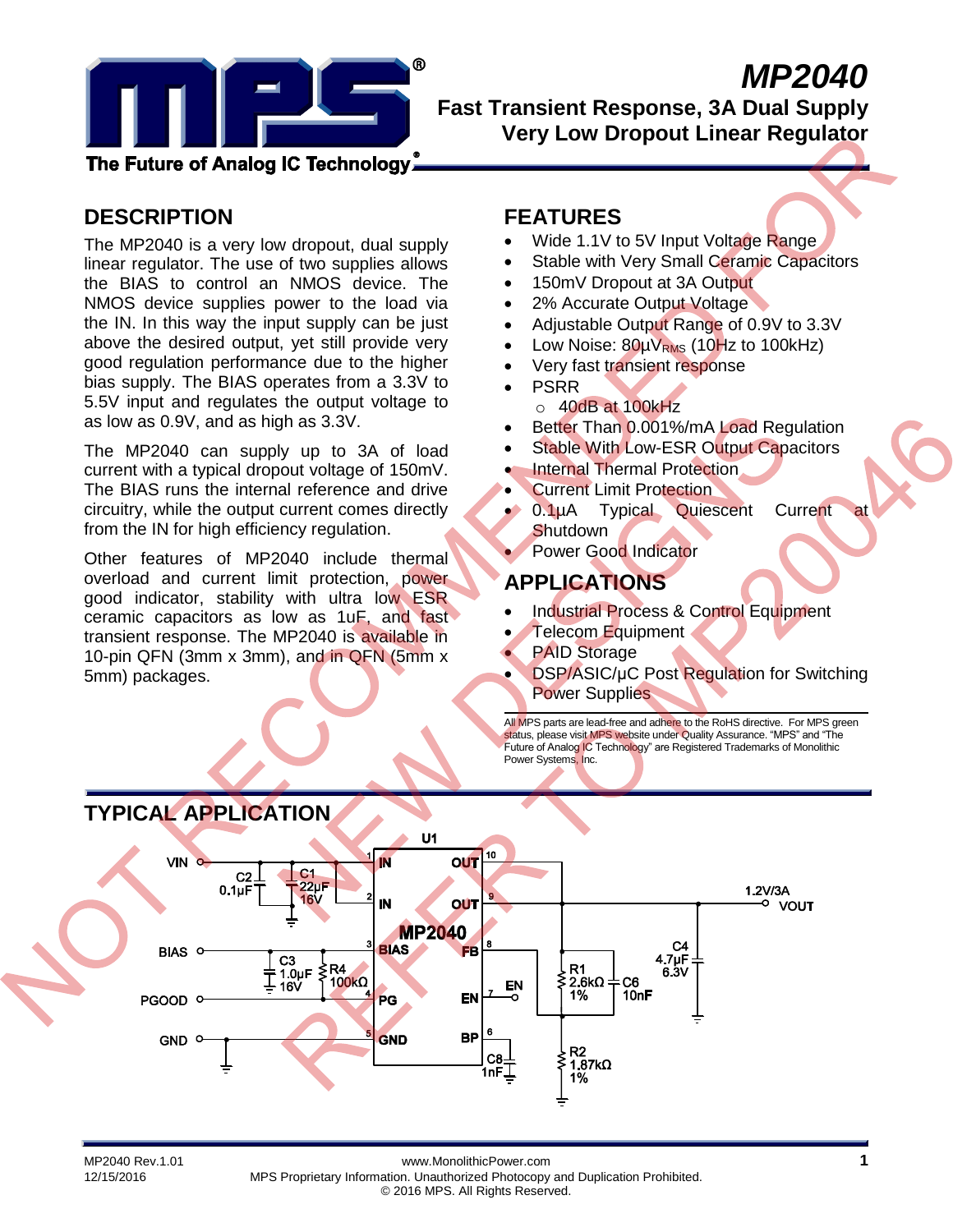

### **ORDERING INFORMATION**

| <b>Part Number</b> | Packaqe   | <b>Free Air Temperature (TA)</b><br><b>Top Marking</b> |                                    |  |
|--------------------|-----------|--------------------------------------------------------|------------------------------------|--|
| MP2040DQ*          | 3x3 QFN10 | 8H                                                     | -40 $\degree$ C to +85 $\degree$ C |  |
| MP2040DU**         | 5x5 QFN32 | MP2040DU                                               | -40°C to $+85$ °C                  |  |

**\*** For Tape & Reel, add suffix –Z (e.g. MP2040DQ–Z).

For RoHS compliant packaging, add suffix –LF (e.g. MP2040DQ–LF–Z)

\*\* For Tape & Reel, add suffix –Z (e.g. MP2040DU–Z).

For RoHS compliant packaging, add suffix –LF (e.g. MP2040DU–LF–Z)

### **PACKAGE REFERENCE**

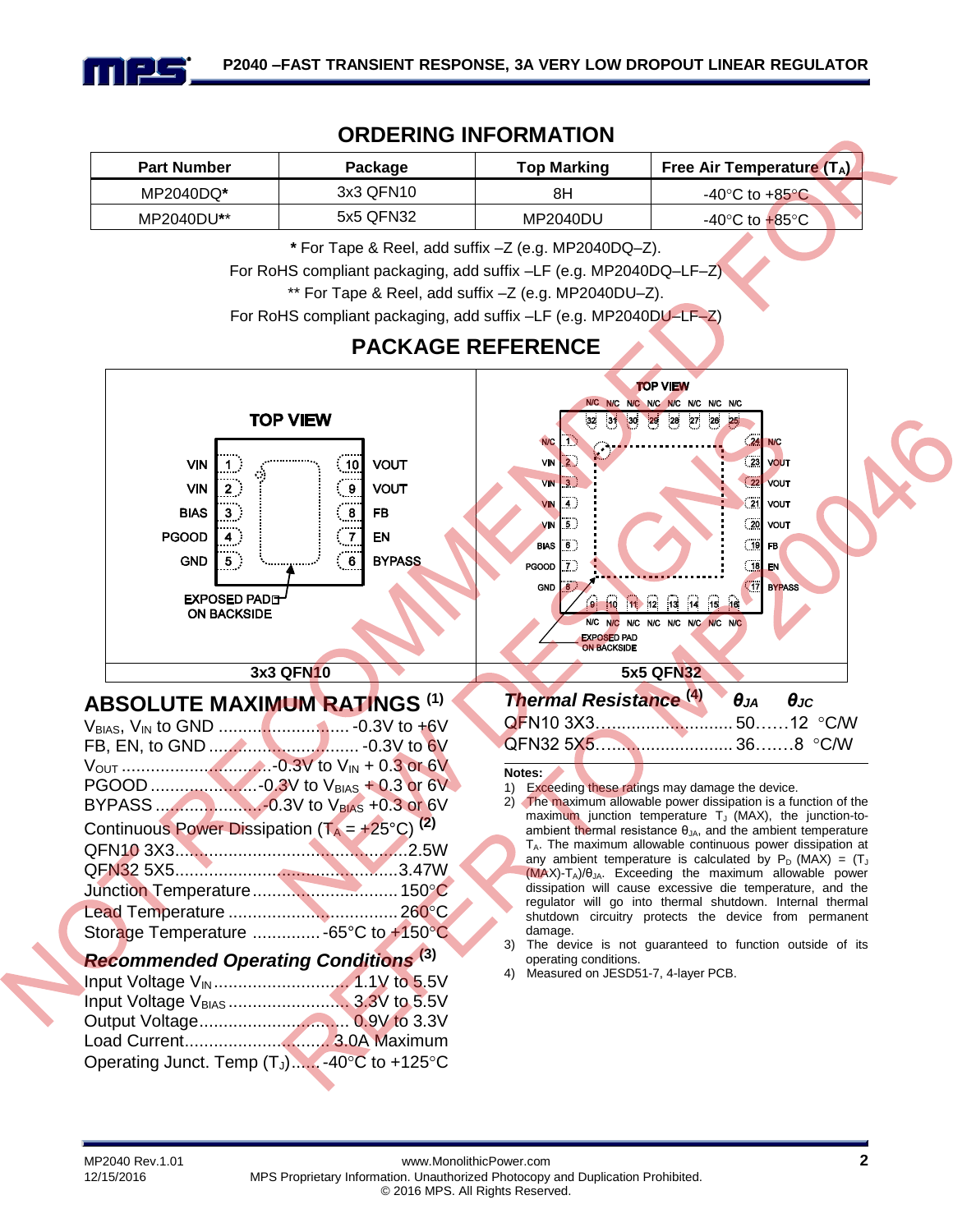

# **ELECTRICAL CHARACTERISTICS**

### $V_{IN} = 1.5V$ ,  $V_{BIAS} = 3.6V$ ,  $V_{OUT} = 1.2V$ ,  $C_{OUT} = 1\mu$ F,  $C_{IN} = 0.1\mu$ F,  $T_A = +25^{\circ}C$ , unless otherwise noted.

| <b>Parameter</b>                               |  | <b>Symbol Condition</b>                                                                           | Min   | <b>Typ</b>     | <b>Max</b> | <b>Units</b>    |  |
|------------------------------------------------|--|---------------------------------------------------------------------------------------------------|-------|----------------|------------|-----------------|--|
| <b>V<sub>IN</sub></b> Operating Voltage        |  |                                                                                                   | 1.1   |                | 5.5        | $\mathsf{V}$    |  |
| <b>VBIAS Operating Voltage</b>                 |  | $I_{\text{OUT}} = 2A$                                                                             | 3.3   |                | 5.5        | $\vee$          |  |
| V <sub>BIAS</sub> Operating Current            |  |                                                                                                   |       | 3.5            |            | mA              |  |
| FB Regulation Voltage                          |  |                                                                                                   | 0.5   | 0.51           | 0.52       | V               |  |
|                                                |  | $-40^{\circ}C \leq T_A \leq +85^{\circ}C$                                                         | 0.495 | 0.51           | 0.525      |                 |  |
| Dropout Voltage                                |  | $I_{OUT} = 3A$ , $V_{BIAS} = 3.6V$                                                                |       | 150            |            | mV              |  |
| V <sub>IN</sub> Line Regulation                |  | $I_{\text{OUT}} = 1 \text{mA}$ ,<br>$V_{IN} = 1.5$ to 5V<br>$V_{BIAS}$ = 5V $V_{OUT}$ = 1.2V      |       |                |            | mV              |  |
| <b>VBIAS Line Regulation</b>                   |  | $I_{\text{OUT}} = 1 \text{mA}$<br>$V_{BIAS} = 3.6V$ to 5.5V $V_{OUT} = 1.2V$<br>$V_{IN} = 1.5V$   |       | $\overline{2}$ |            | mV              |  |
| Load Regulation                                |  | $I_{\text{OUT}} = 1 \text{mA}$ to 1A                                                              |       | 0.001          |            | % /mA           |  |
| PSRR (V <sub>IN</sub> )                        |  | $V_{IN}$ > $V_{OUT}$ + 0.5V, $C_{OUT}$ = 4.7µF,<br>$V_{IN}(AC) = 100mV, f = 100kHz$<br>$V_B = 5V$ |       | 40             |            | dB              |  |
| <b>Power Good Threshold</b>                    |  |                                                                                                   |       | 440            |            | mV              |  |
| Power Good Delay                               |  |                                                                                                   |       | 80             |            | $\mu s$         |  |
| Current Limit <sup>(5)</sup>                   |  |                                                                                                   |       | 3.6            |            | $\overline{A}$  |  |
| Soft Start                                     |  | <b>BYPASS=open</b>                                                                                |       | 280            |            | μs              |  |
| Power Good Voltage                             |  | $Isink = 230\mu A$                                                                                |       | 0.39           |            | $\vee$          |  |
| EN Input High Voltage                          |  |                                                                                                   | 1.5   |                |            | $\vee$          |  |
| <b>EN Input Low Voltage</b>                    |  |                                                                                                   |       |                | 0.8        | $\vee$          |  |
| <b>EN Input Bias Current</b>                   |  | $-1$<br>$V_{EN} = 1.2V$                                                                           |       | $+1$           | μA         |                 |  |
| <b>Thermal Protection</b>                      |  |                                                                                                   |       | 135            |            | $\rm ^{\circ}C$ |  |
| <b>Thermal Protection Hysteresis</b><br>Notes: |  |                                                                                                   |       | 15             |            | $\rm ^{\circ}C$ |  |

5) Guaranteed by Designer.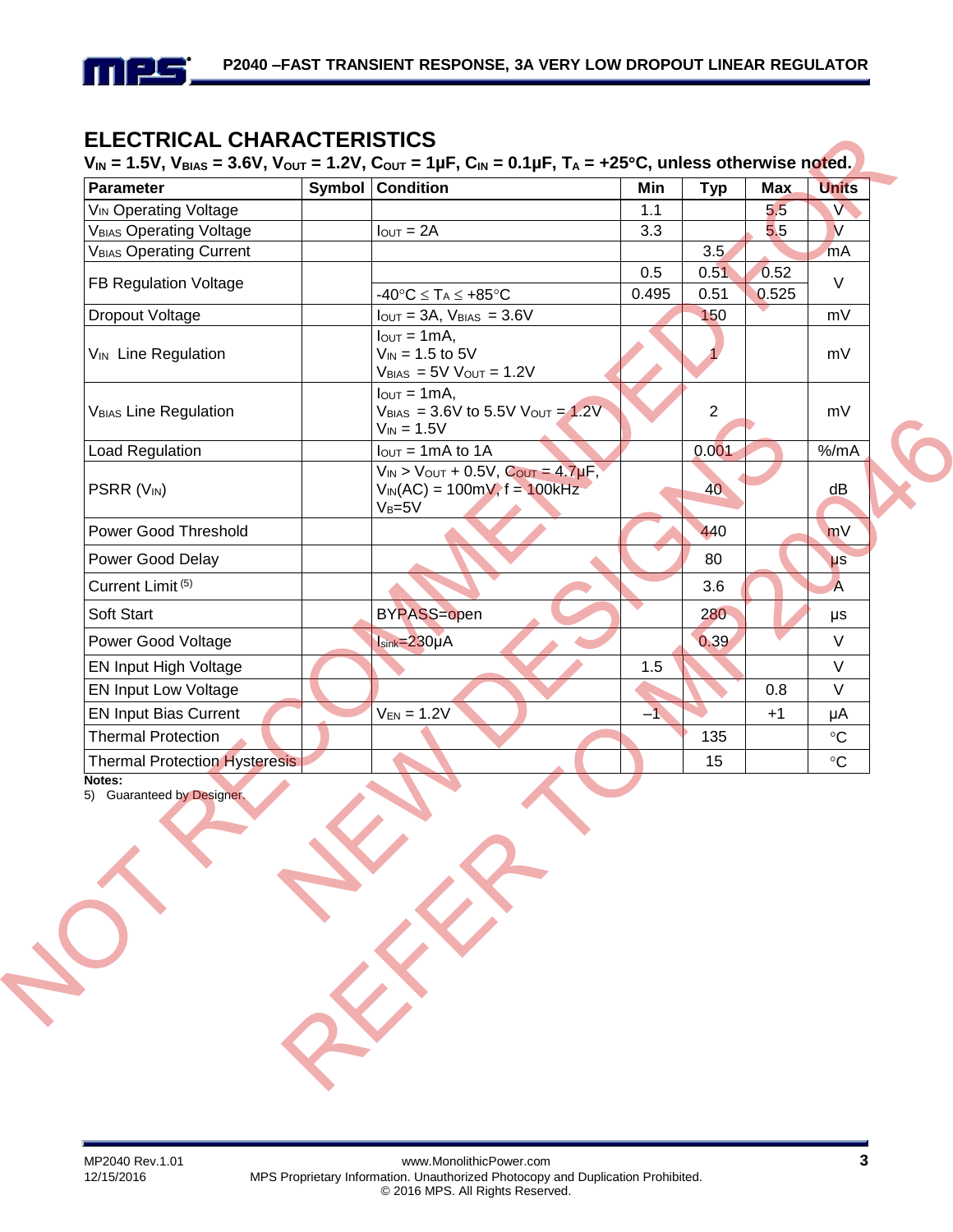### **PIN FUNCTIONS**

### **QFN3X3 10pins**

mps

| <b>UFNJAJ TUPINS</b> |             |                                                                                                                                                      |  |
|----------------------|-------------|------------------------------------------------------------------------------------------------------------------------------------------------------|--|
| Pin #                | <b>Name</b> | <b>Description</b>                                                                                                                                   |  |
| 9, 10                | <b>VOUT</b> | Regulator Output. OUT is the output of the linear regulator, By pass OUT to GND with a<br>4.7µF or greater capacitor.                                |  |
| 3                    | <b>BIAS</b> | Bias Voltage. Bypass to ground with a 1µF or greater capacitor, VB>=VIN.                                                                             |  |
| 8                    | <b>FB</b>   | Feedback Input. Connect a resistive voltage divider from OUT to FB to set the output<br>voltage. OUT feedback threshold is 0.51V.                    |  |
| 7                    | EN          | Enable Input. Drive EN high to turn on the MP2040, drive EN low to turn it off. For<br>automatic startup, connect EN to IN.                          |  |
| 5                    | GND         | Ground, exposed pad.                                                                                                                                 |  |
| 1, 2                 | <b>VIN</b>  | Power Source Input. IN supplies power to the load at the output (through the power<br>transistor). Bypass IN to GND with a 1µF or greater capacitor. |  |
| 4                    | PGOOD       | Open drain output. High indicated Vout> 90% final value.                                                                                             |  |
| 6                    |             | BYPASS Connect a 1nF to this pin. Do not load this pin resistively.                                                                                  |  |
| QFN5x5 32pins        |             |                                                                                                                                                      |  |
| Pin#                 | <b>Name</b> | <b>Description</b>                                                                                                                                   |  |

### **QFN5x5 32pins**

| Pin #                                                                                     | <b>Name</b> | <b>Description</b>                                                                                                                                   |  |  |
|-------------------------------------------------------------------------------------------|-------------|------------------------------------------------------------------------------------------------------------------------------------------------------|--|--|
| 20, 21, 22,<br>23                                                                         | <b>VOUT</b> | Regulator Output. OUT is the output of the linear regulator, By pass OUT to GND with a<br>4.7µF or greater capacitor.                                |  |  |
| 6                                                                                         | <b>BIAS</b> | Bias Voltage. Bypass to ground with a 1µF or greater capacitor, VB>=VIN.                                                                             |  |  |
| 19                                                                                        | FB          | Feedback Input. Connect a resistive voltage divider from OUT to FB to set the output<br>voltage. OUT feedback threshold is 0.51V.                    |  |  |
| 18                                                                                        | EN          | Enable Input. Drive EN high to turn on the MP2040, drive EN low to turn it off. For<br>automatic startup, connect EN to IN.                          |  |  |
| 8                                                                                         | <b>GND</b>  | Ground, exposed pad.                                                                                                                                 |  |  |
| 2, 3, 4, 5                                                                                | <b>VIN</b>  | Power Source Input. IN supplies power to the load at the output (through the power<br>transistor). Bypass IN to GND with a 1µF or greater capacitor. |  |  |
| $\overline{7}$                                                                            |             | PGOOD   Open drain output. High indicated Vout> 90% final value.                                                                                     |  |  |
| 17                                                                                        |             | BYPASS Connect a 1nF to this pin. Do not load this pin resistively.                                                                                  |  |  |
| 1, 9, 10,<br>11, 12,<br>13, 14,<br>15, 16,<br>24, 25,<br>26, 27,<br>28, 29,<br>30, 31, 32 | <b>NC</b>   | These are no connection pins.                                                                                                                        |  |  |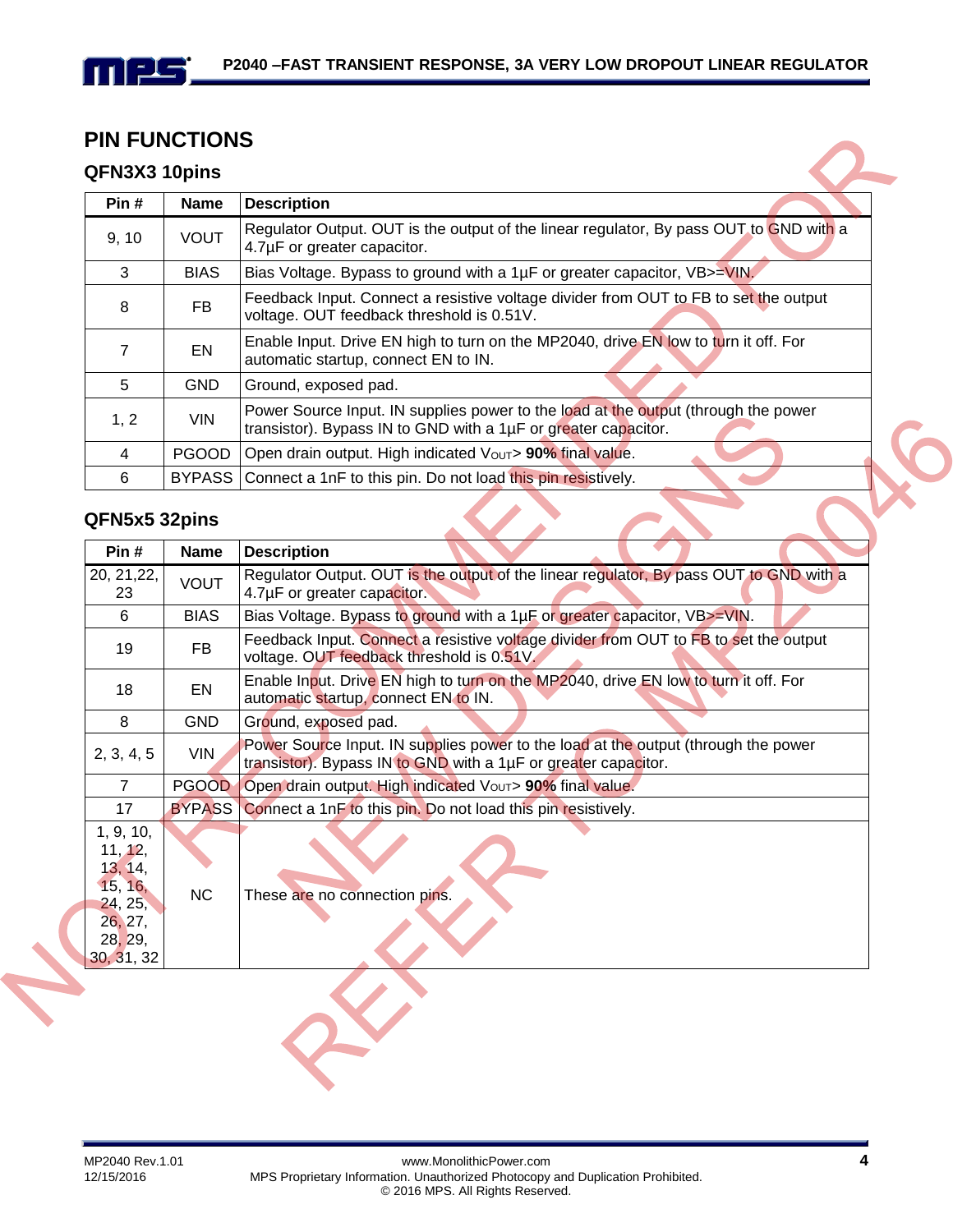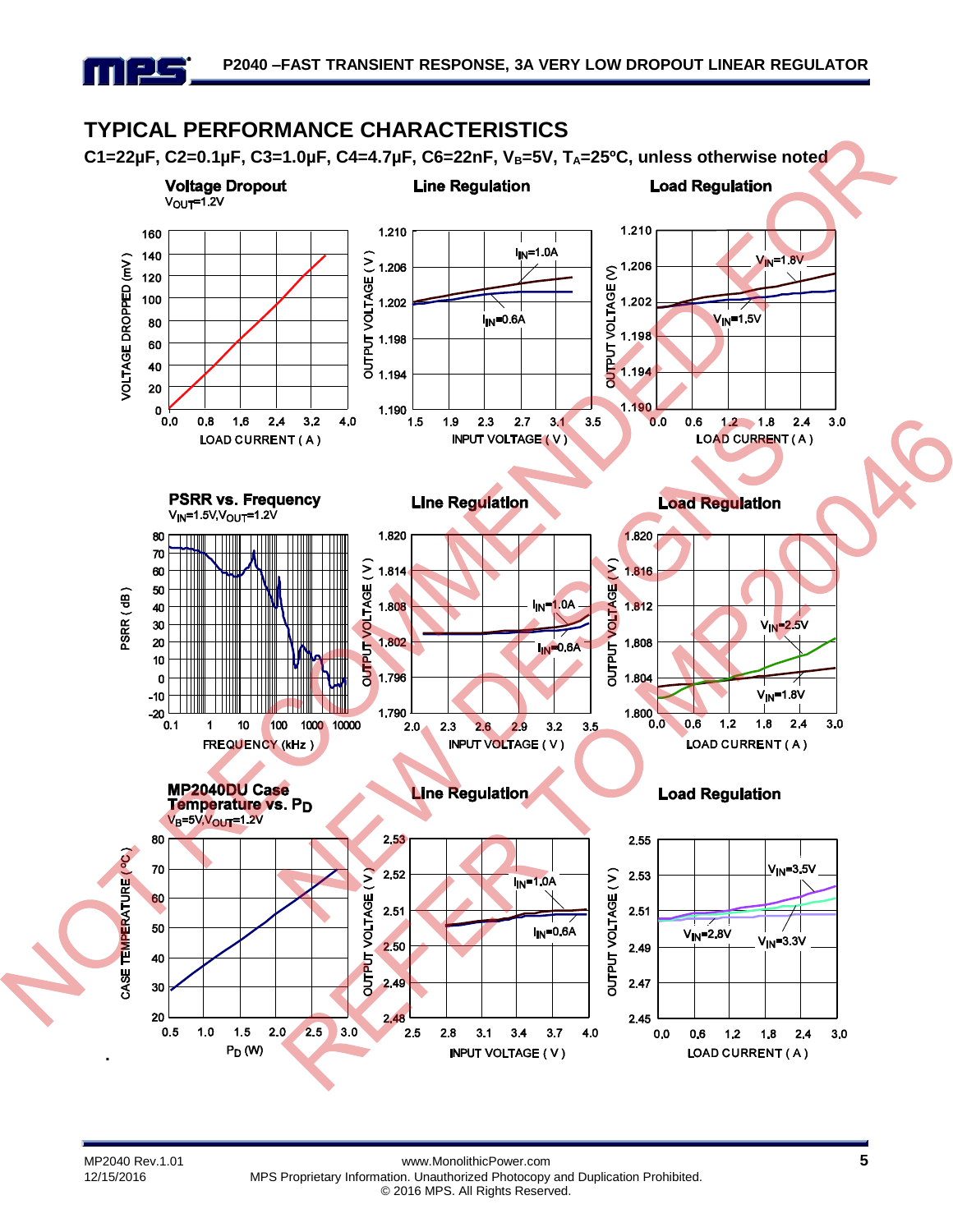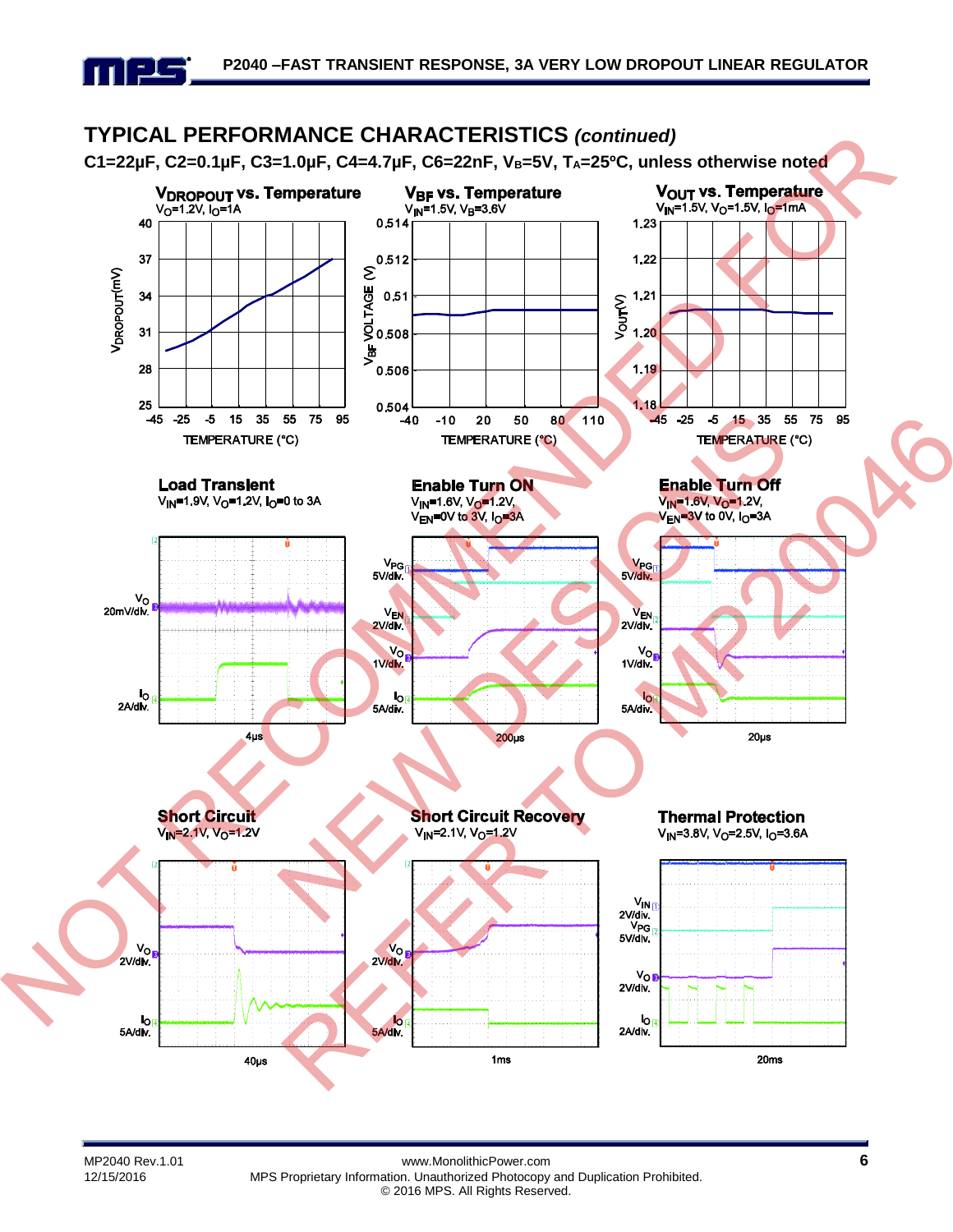# **TYPICAL PERFORMANCE CHARACTERISTICS** *(CONTINUED)*

**C1=22µF, C2=0.1µF, C3=1.0µF, C4=4.7µF, C6=22nF, VB=5V, TA=25ºC, unless otherwise noted**



mes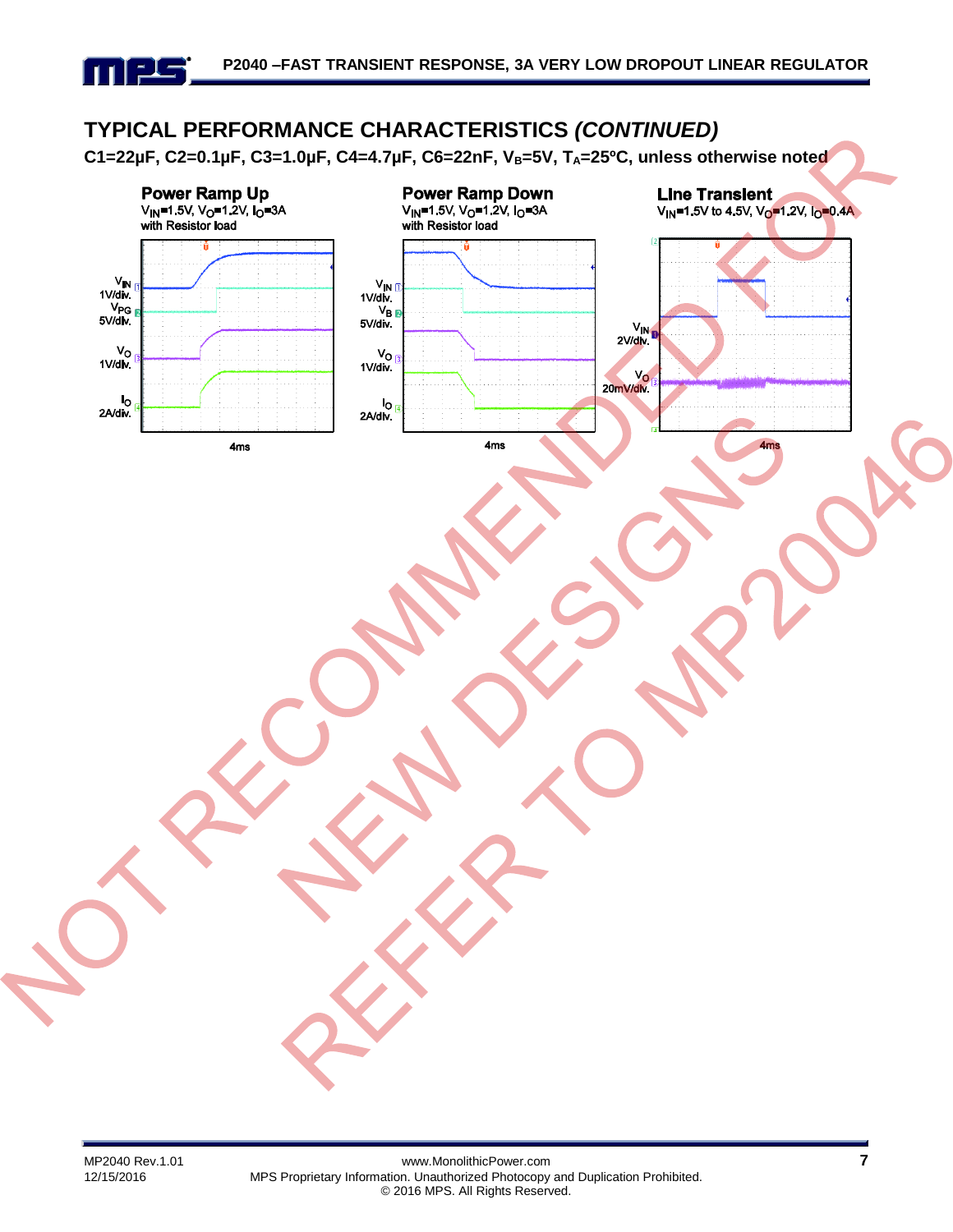

### **BLOCK DIAGRAM**



### **OPERATION**

#### **MP2040 Theory of Operation**

The MP2040 linear dropout regulator provides adjustable output voltages from 0.9V to 3.3V at currents up to 3A. This LDO is protected against short circuits, and it has thermal shut down protection with 15°C hystheresis.

#### **Utilizing Two Power Supplies**

In order to maximize the efficiency MP2040 uses two power supplies. One power supply is connected to the BIAS pin and it is used to power up the internal circuitries including band gap reference and the rest of control circuitries. The other power supply is connected to the VIN pins which are the drain of pass device. This power supply can be set close to output voltage of LDO. The output pins are the source of the pass device. The smaller voltage drop across the pass device translates to the smaller power loss in pass device. Thus, the part operates with higher efficiency.

#### **Internal Current Limit**

The MP2040 has an internal current limit set at almost 3.8A. Internal current limit is very well controlled over process variations and ambient temperature.

#### **Enable**

The enable (EN) pin is active high. The enable pin has a built-in hystheresis. If this pin is held below 0.8V then part shuts down and draws less than 1uA from V<sub>BIAS</sub> supply.

If not used then connect this pin to  $V_{BIAS}$ .

#### **Under Voltage Lockout**

The Bias voltage is monitored by a circuit that prevents the LDO start up when the bias voltage is below 2.35V. This circuitry has an approximate hystheresis of 90mV.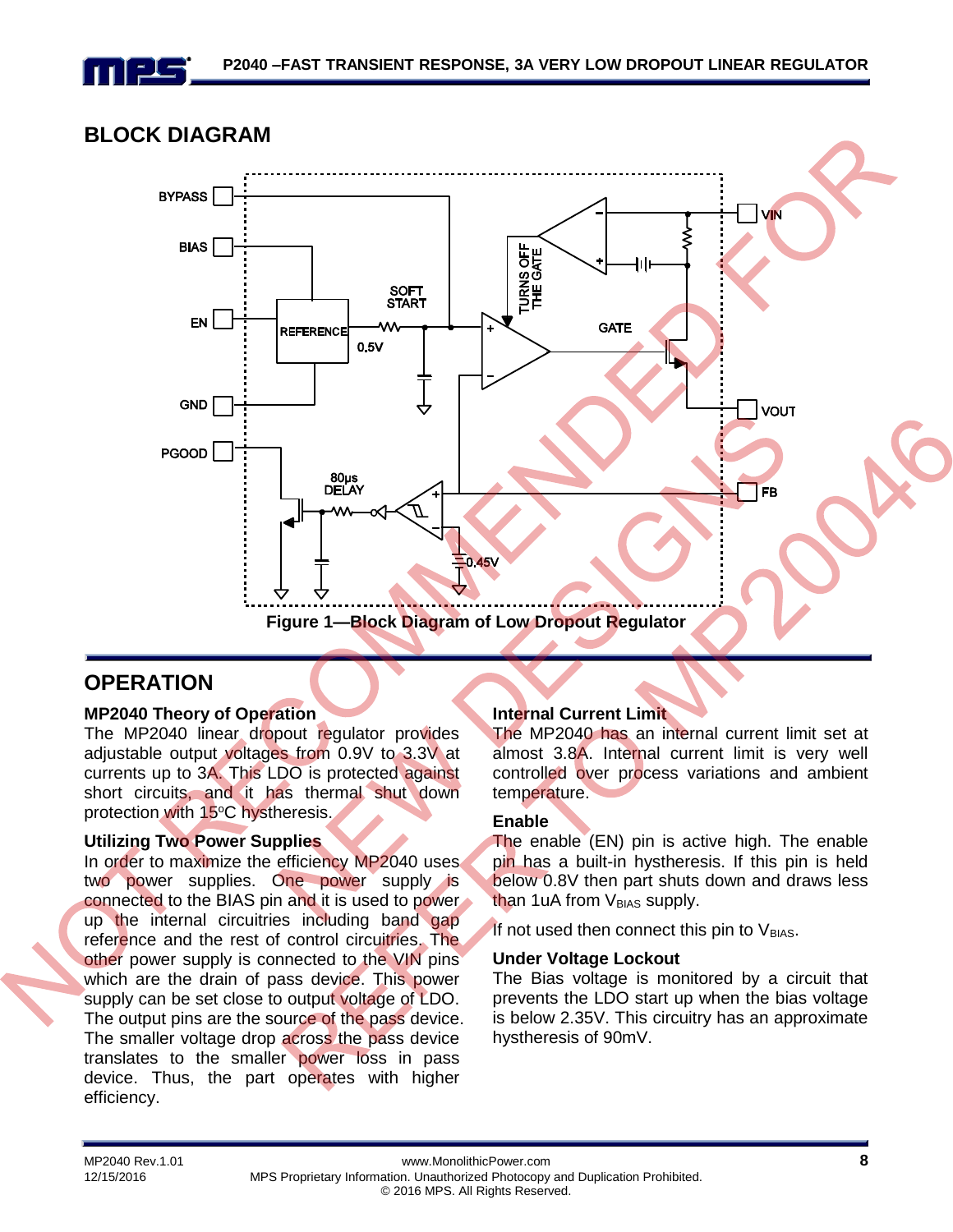

#### **Soft Start**

MP2040 incorporates internal soft start function. This internal function reduces the start up current surge into the output capacitor. This allows the gradual built up of output voltage to its final set value. The internal soft start cap is held to ground if there is a fault condition. The fault conditions are UVLO, Thermal shut down, and disable. The internal soft start time is almost 280µ

#### **Power Good**

The Power Good pin is an open drain output and can be connected to Bias voltage via a pull up resistor. Open drain transistor turns off and PG pin voltage value becomes  $V_{BIAS}$  when  $V_{FB}$ exceeds 450mV. Also PG pin can sink at least 230μA while being low.

#### **Setting the Output Voltage**

The MP2040 has an adjustable output voltage, set by using a resistive voltage divider from the output voltage to FB pin. The voltage divider divides the output voltage down to the feedback voltage by the ratio:

$$
V_{FB} = V_{OUT} \times R_2 / (R_1 + R_2)
$$

Where  $V_{FB}$  is the feedback threshold voltage ( $V_{FB}=0.5V$ ), and  $V_{OUT}$  is the output voltage.  $R_1$ connects between  $V_{\text{OUT}}$  and  $V_{FB}$ , and  $R_2$  connects between  $V_{FB}$  and ground.

Thus the output voltage is:

$$
V_{\text{OUT}} = 0.5 \times (R_1 + R_2)/R_2
$$

 $R_2$  can be as high as 100k $\Omega$ , but a typical value is 10k $\Omega$ . Using that value,  $R_1$  is determined by:

### $R_1=R_2$  x ( $V_{\text{OUT}}$ - $V_{FB}$ )/ $V_{FB}$

For example, for a 1.8V output voltage,  $R_2$  is 10k $\Omega$ , and R<sub>1</sub> is 26k $\Omega$ . You can select 26k $\Omega$  (1%) resistor for R<sub>1</sub>.

#### **Power Dissipation**

Most of the power dissipation is due to power dissipation in PASS device. For example, assume  $V_{BIAS}=5.0V$ ,  $V_{IN}=2.0V$ ,  $V_{OUT}=1.8V$ , and  $I<sub>OUT</sub>=3A$ :

$$
P_D (PASS) = (V_{IN} - V_{OUT}) \times I_{OUT}
$$

 $P_D$  ( $PASS$ ) = (2.0V-1.8V) x 3A=0.6W

 $P_{BIAS} = V_{BIAS} \times I_{GND} = 5V \times (220 \mu A) = 1.25 \text{mW}.$ This is negligible compared to  $P_D$  ( $PASS$ ) =0.6W

For QFN 3X3  $\theta_{JA}$  is 50°C/W.

0.6W power is dissipated when 3A output current goes through PASS device with  $V_{\text{IN}}=2.0V$ , and  $V<sub>OUT</sub>=1.8V.$ 

This gives a rise in die temperature for 0.6 x 50°C/W=30°CThis is a safe operating point assuming a junction temperature of 135°C at an 85°C ambient temperature.

A heat sink needs to be utilized for a better temperature performance.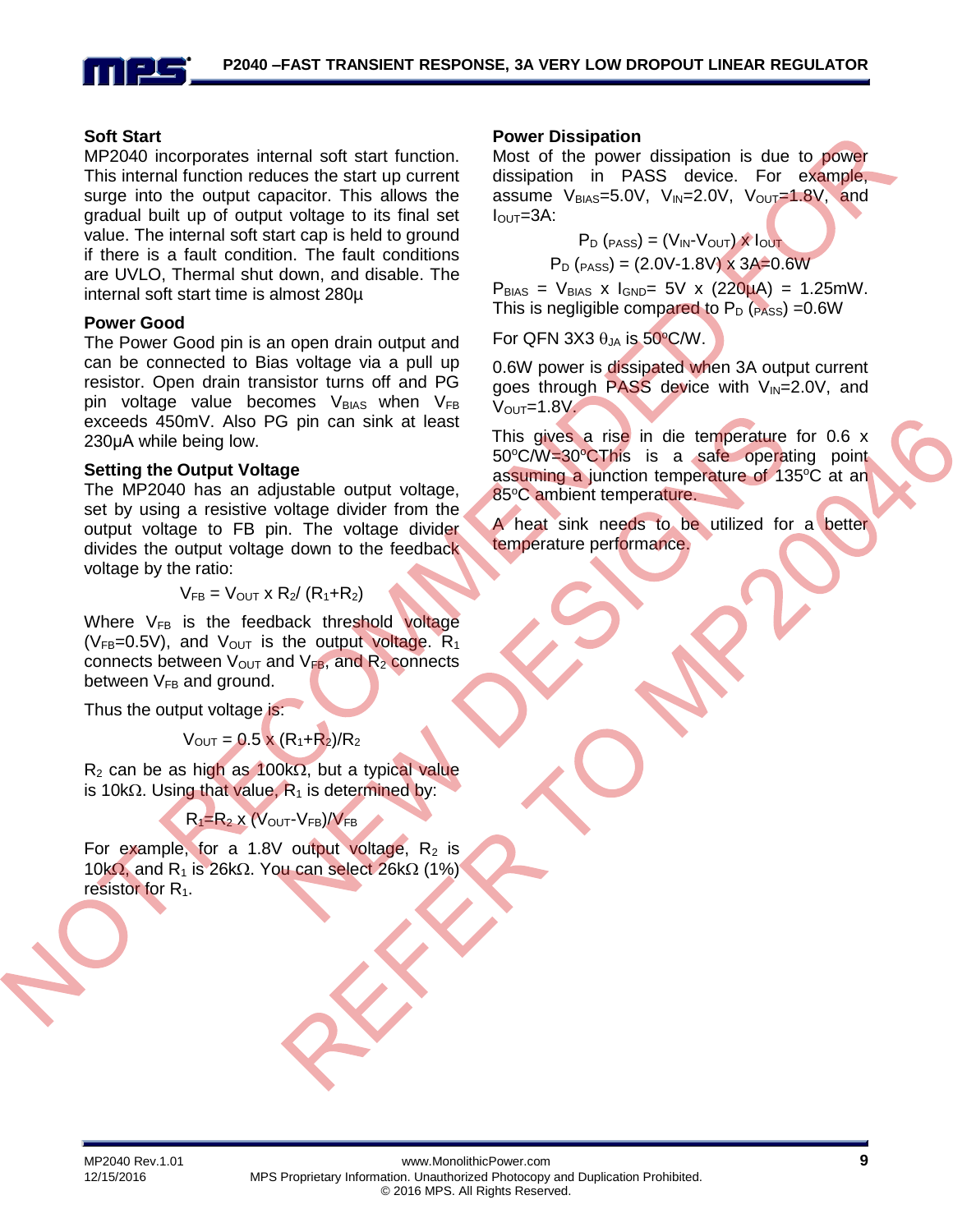### **APPLICATION INFORMATION**

#### **PG**

The power good pin is an open drain output a pull up resistor (100kΩ recommended). The pull up resistor can be tied to a supply within the voltage range of the pin (0 to 5.5V). For example, the pull up resistor can be tied to the input voltage that is monitored by an IC powered from this input voltage. If the output voltage is 10% below its regulation point, the PG pin becomes low.

#### **Bypass Capacitors**

For lower noise, the reference voltage can be bypassed by an external capacitor. A low ESR capacitor, such as the ceramic type, will provide the best performance.

It also can function as an external soft start, the soft start time;

 $Tss=1000 \times C_{BP}$ 

#### **Performance Transient Response**

For a 3A transient response, suggests increasing the input capacitance should be increased to 22µF or higher to get better performance. This will also avoid glitches on the PG pin due to excessive undershoot. Also increase the input voltage 0.4V above the  $V_{\text{OUT}}$ , to improve the load transient response.

#### **Maximum Output Voltage and Load Current**

If the  $V_{\text{OUT}}$  is set to 3.3V then the maximum output current will be decreased to 2.5A. The maximum bias voltage limits the  $V_{\text{OUT}}$ .  $V_{\text{OUT}}$  must be at least 2.5V less than  $V_B$ ;

#### $V_{\text{OUT}}=V_{\text{B}}$  -2.5V

#### **Bias Input Voltage**

The bias input is designed for low drop application. The bias pin must be at least 3.3V,

and at least 2.5V higher than the output voltage. If the  $V_{\text{IN}}$  supply voltage meets these requirements, the bias pin can be tied to  $V_{\text{IN}}$ .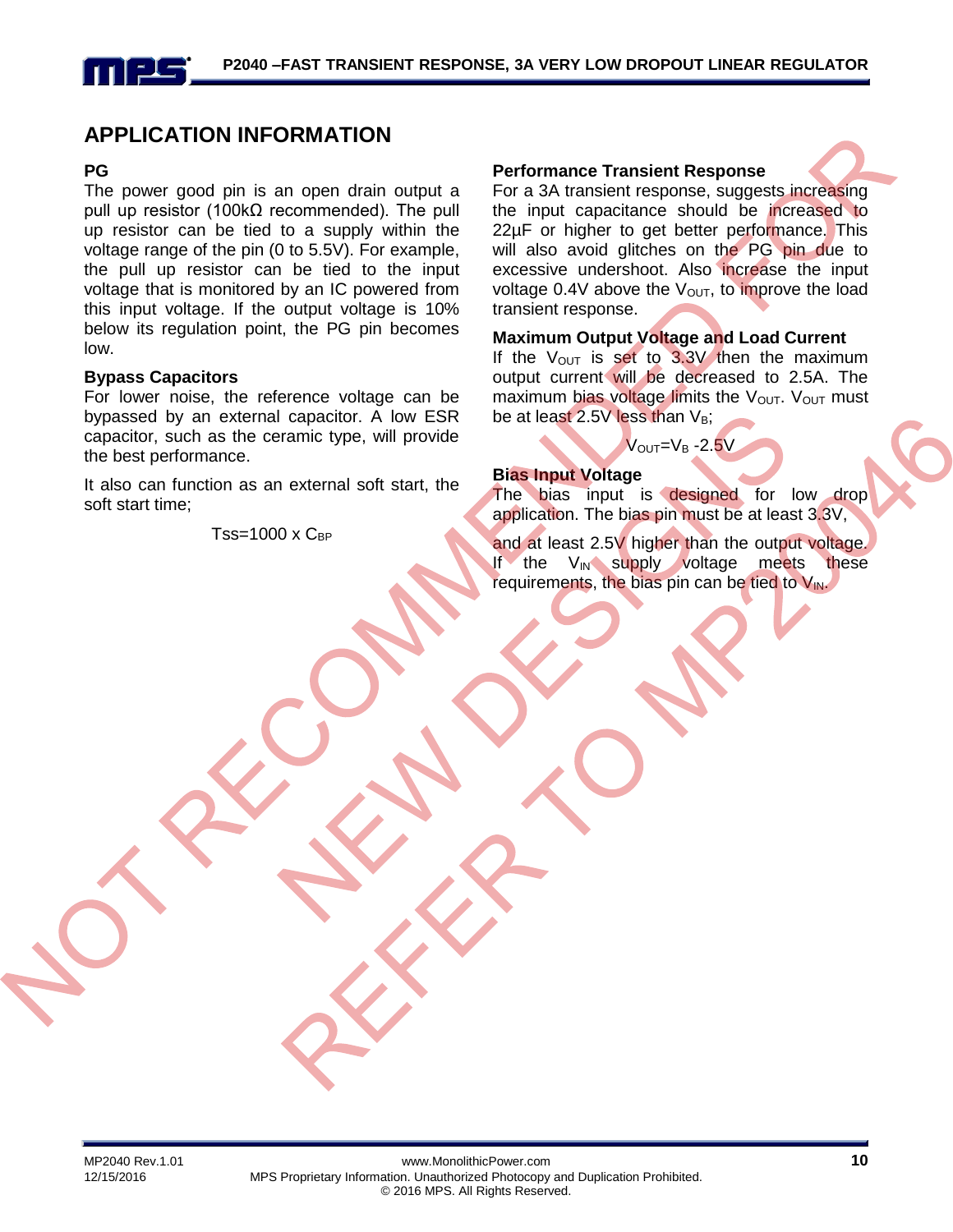

# **PACKAGE INFORMATION**